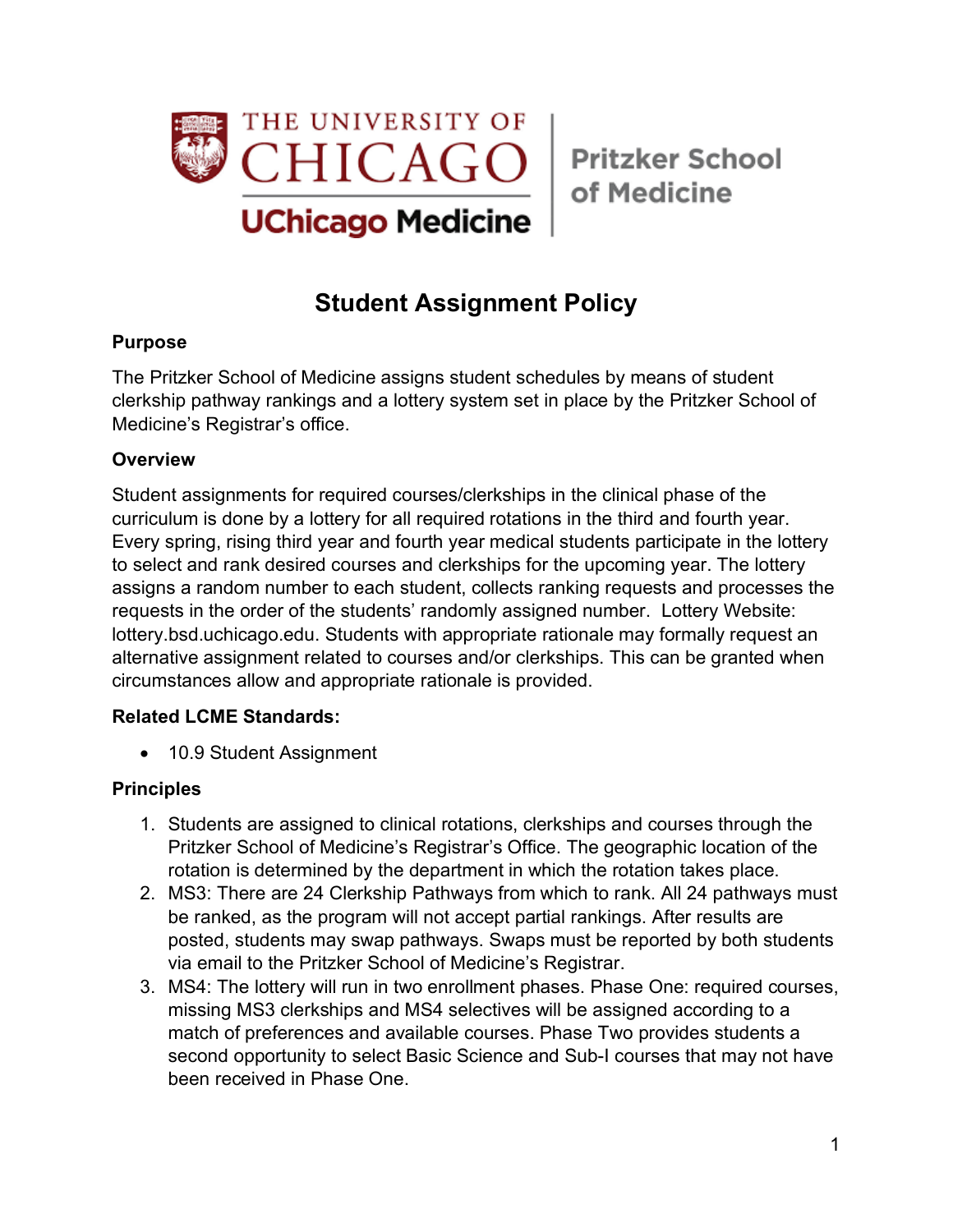4. Prior to releasing final schedules, students have the opportunity to trade electives on a one for one basis or to drop a selective altogether. All swaps must be reported by both students via email to the Pritzker School of Medicine's Registrar. All unfilled electives and basic science selectives from Phase One will be available in Phase Two of the Lottery.

## **Policy**

- 1. Location assignments are handled by the Course or Clerkship Director. Requests of alternative assignments must be according to the Course or Clerkship Director's guidelines and will only be accommodated if circumstances allow.
- 2. Selectives, Electives and Sub-I course registration is determined via Lottery and via AIS. Modification of schedules must be done according to the Pritzker School of Medicine's Registrar.
- 3. Requests for alternative assignments must be according to course guidelines and students with appropriate rationale may request alternative assignments directly with individual departments.
- 4. Students are not provided the opportunity to negotiate with their peers to switch assignments after determinations have been made. Students must only contact individual clerkship administration and leadership for all changes.

## **Procedures**

- 1. Students can swap schedules or electives/selectives prior to deadline. Both students must email Pritzker School of Medicine's Registrar.
- 2. Clerkship Directors will poll students prior to the rotation regarding scheduling preferences. When students submit their schedule requests, they should note times that they would like to be away, such as time for research meetings or personal events.
- 3. Clerkship Directors will notify students at least a month in advance if their assignments will require them to live away from home.
- 4. Clerkship Directors will release details of students' assignments as soon as they are complete in order to help students prepare for their rotations. Students should not request changes upon reviewing their schedules, and requests for changes should be discussed during the clerkship orientation. Requests for alternative assignments will only be honored if there is an appropriate rationale and circumstances allow for it.
- 5. Students will be excused from required educational experiences, both classroom and clinical, to schedule all necessary and needed care. (See: Policy on Attendance and Participation)
- 6. It is not possible for clerkships to provide individual call schedules to students prior to orientation.